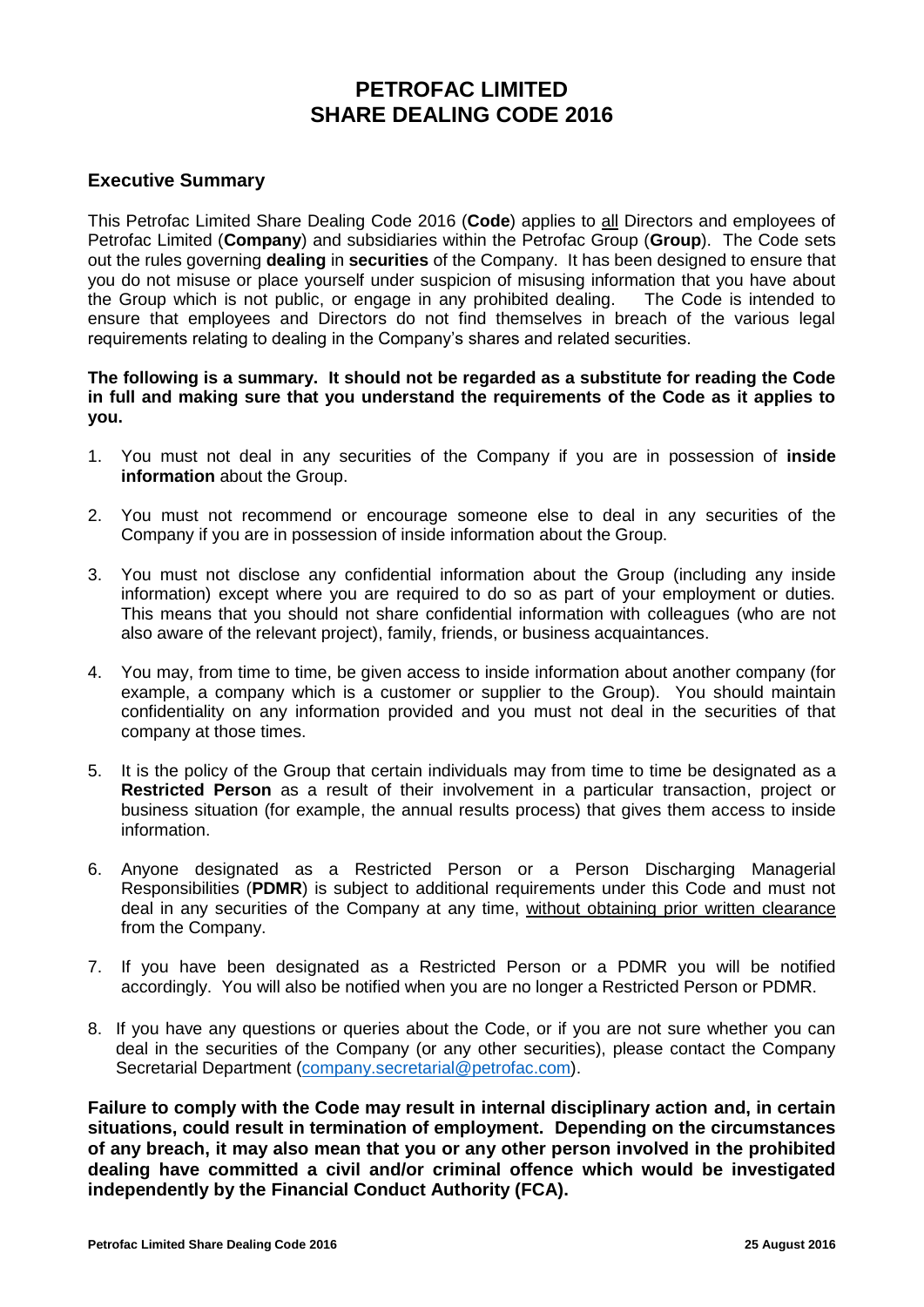### **PETROFAC LIMITED SHARE DEALING CODE 2016**

### **1. Introduction**

- 1.1. The purpose of this Share Dealing Code 2016 (**Code**) is to ensure that Directors and employees of the Company and its subsidiaries within the Group do not abuse or place themselves under suspicion of abusing inside information and that they comply with their obligations under the **Market Abuse Regulation**.
- 1.2. This Code prohibits you from dealing, or encouraging anyone else to deal, at any time in the securities of the Company when you have inside information in relation to the Group. This behaviour is known as insider dealing and the prohibition applies even if you would not profit from the dealing.
- 1.3. You must not tell anyone (including your colleagues, family, friends, or business acquaintances) any confidential information about the Group, except where you are required to do so as part of your employment or duties.
- 1.4. This Code also contains the clearance to deal procedures which must be observed by Restricted Persons and PDMRs. This means that there will be certain times when Restricted Persons and PDMRs cannot deal in the securities of the Company as you will be deemed to have inside information about the Group. You will be notified if you have been designated a Restricted Person or a PDMR. You will also be notified when you are no longer a Restricted Person or PDMR.
- 1.5. If you have been notified by the Company that you are a Restricted Person or PDMR, then you and any person closely associated (**PCA**) with you cannot deal in the securities of the Company at any time, without receiving prior written clearance from the Company. There are certain periods and circumstances when such clearance will not be given.
- 1.6. Failure by any person who is subject to this Code to observe and comply with its requirements may result in disciplinary action. Depending on the circumstances, such noncompliance may also constitute a civil and/or criminal offence which would be investigated independently by the FCA.

### **2. Clearance to Deal Procedure**

- 2.1. A Restricted Person or PDMR cannot deal in the securities of the Company on their own account or for anyone else, directly or indirectly, without first obtaining prior written clearance from the Company.
- 2.2. There are certain periods during the year known as a **Closed Period** or **Prohibited Period** when you must not deal in the securities of the Company. You will be notified in advance of the start and end of any Closed Periods.
- 2.3. Applications for clearance to deal must be made in writing using section A of the Application to Deal Form, a copy of which is attached as Schedule 2.
- 2.4. You must provide details of your proposed dealing including whether you are buying or selling, the number of securities involved, the name of the person dealing. If a PCA is dealing, the nature of the relationship (for example, spouse, child, controlled company).
- 2.5. You will be asked to confirm that you are not in possession of any inside information relating to the Company and that you are not dealing on a short term basis. A sale of securities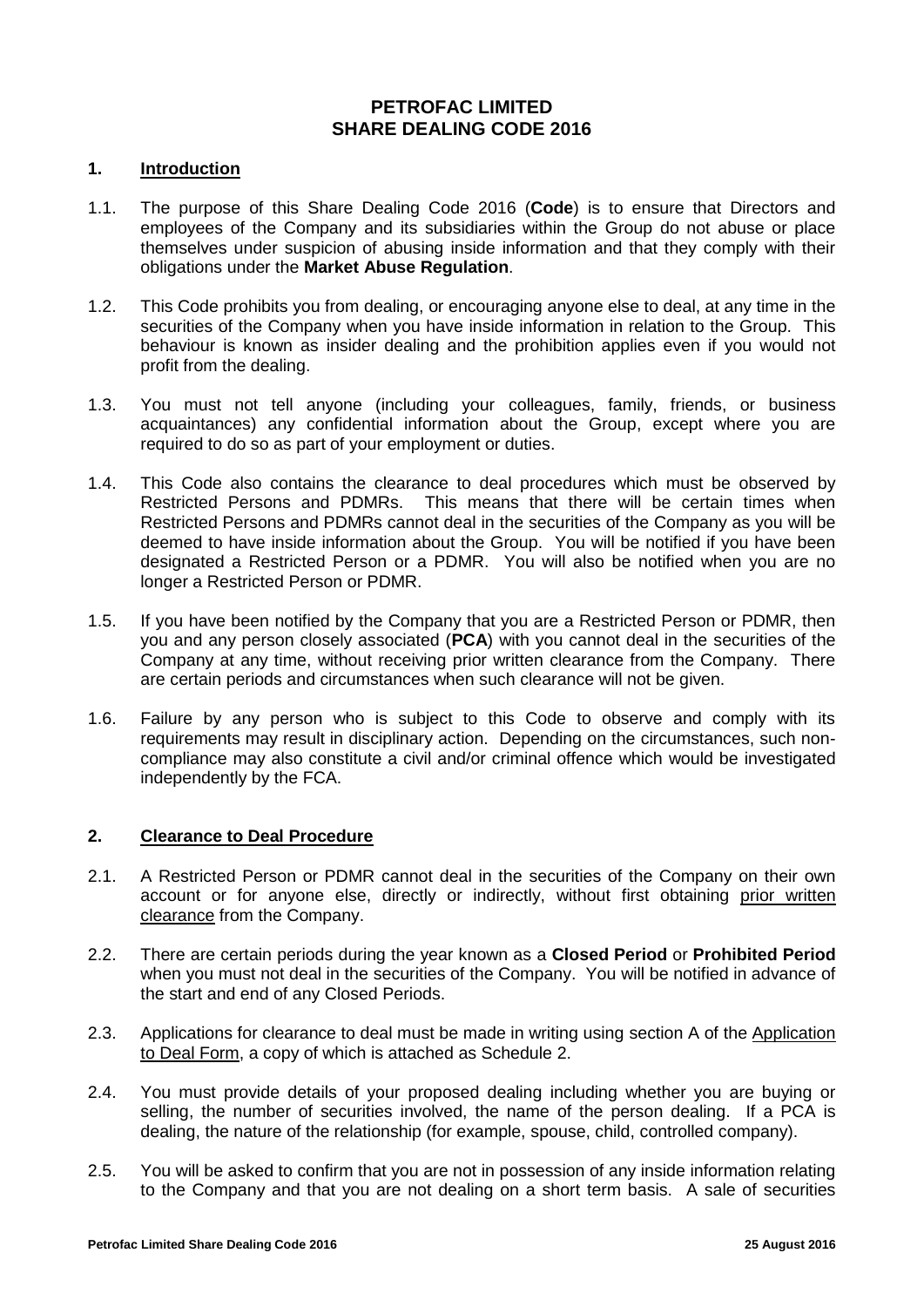acquired less than a year previously will be considered to be a dealing of a short term nature.

- 2.6. You must not submit an application for clearance to deal if you are in possession of inside information. If you become aware that you are in possession of inside information after you submit an application, you must inform the Company Secretarial Department as soon as possible and you must refrain from dealing (even if you have been given clearance). You will not be given clearance to deal during any Closed Period, other than in exceptional circumstances.
- 2.7. You will receive a written response to your application, normally within five business days. If you are given clearance, you must deal as soon as possible and in any event within two business days of receiving clearance (excluding the date of authorisation). Clearance to deal may be given subject to certain conditions. Where this is the case, you must observe those conditions when dealing. If you are refused permission to deal, you must not deal and the Company will not normally give you the reason(s) for refusal.
- 2.8. Once the transaction has taken place, you must notify the Company within two business days of the transaction that this has been done using Section C of the Application to Deal Form.
- 2.9. You should notify your investment managers (whether or not discretionary) that they should not deal in securities of the Company on your behalf during a Closed Period.
- 2.10. You must not enter into or cancel a **Trading Plan** or an **Investment Programme** under which the securities of the Company may be purchased or sold unless clearance has been given to do so. If you have already entered into such a Trading Plan or Investment Programme, you should not make any amendment without first seeking clearance. No such clearance will be given during a Closed Period.
- 2.11. If you act as the trustee of a trust, you should speak to the Company Secretarial Department about your obligations in respect of any dealing in the securities of the Company carried out by the trustee(s) of that trust.

### **3. Dealing in exceptional circumstances**

- 3.1. A Restricted Person or PDMR may be given clearance to deal in relation to a sale of securities of the Company during a Closed Period only where he or she can show that they are in severe financial difficulty, or there are other exceptional circumstances (such as a legal requirement), which require the immediate sale of shares. Clearance may only be granted in respect of such number of shares as the Restricted Person or PDMR needs to sell to obtain the required financial resources.
- 3.2. Any request to deal by reason of exceptional circumstances must be accompanied by a written statement that describes the exceptional character of the circumstances and explains the transaction envisaged, why that transaction could not be executed at a time other than during the Closed Period, and why the sale of shares is the only reasonable alternative to obtain the necessary financing.
- 3.3. Circumstances are 'exceptional' only if they are extremely urgent, unforeseen and compelling and where their cause is external to the relevant Restricted Person or PDMR, and he or she has no control over them.
- 3.4. Clearance to deal in exceptional circumstances will not be given in relation to a purchase of securities of the Company, nor will it be given in relation to the sale and/or purchase of securities of another company during a Closed Period.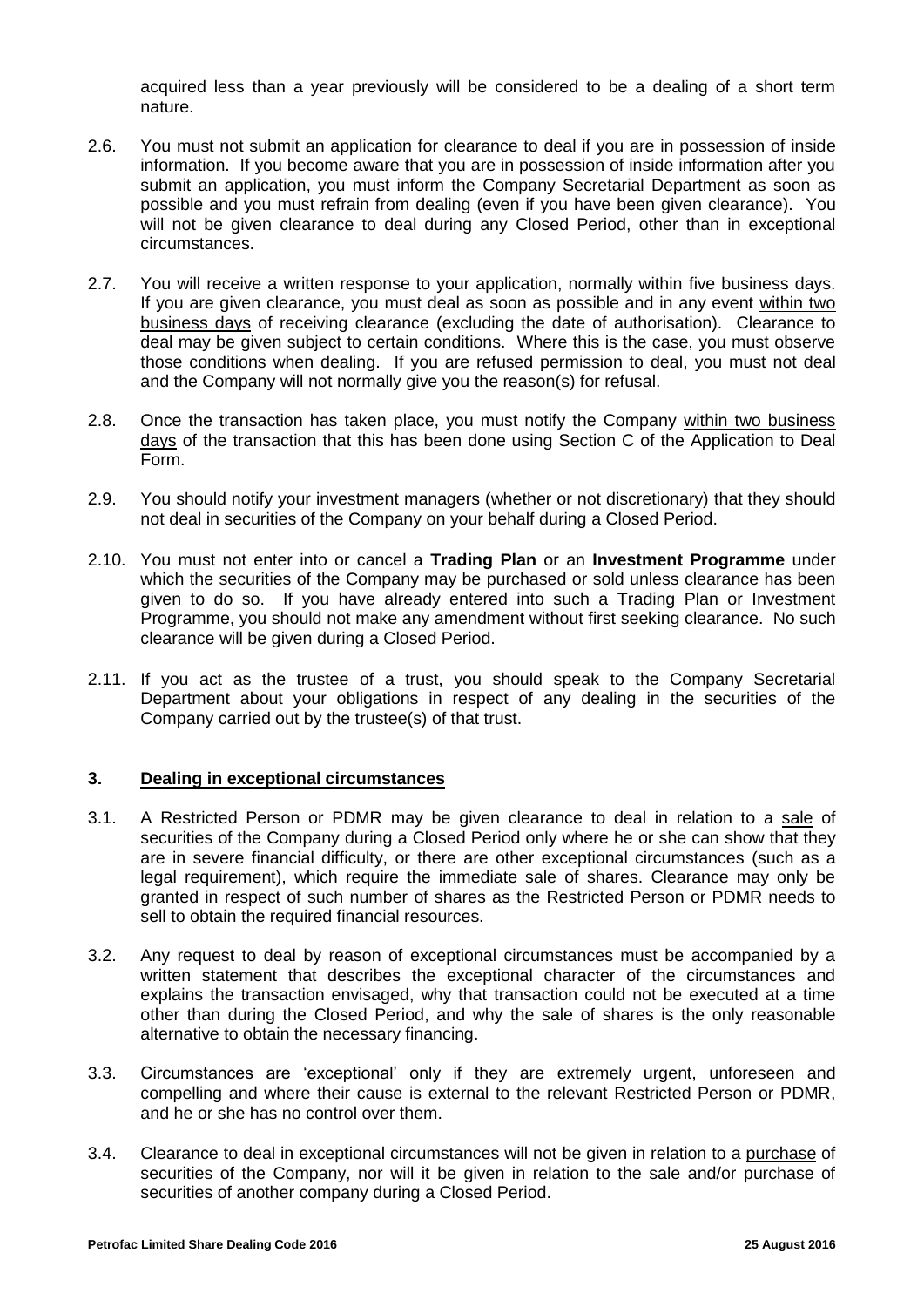### 4. **Person closely associated (PCA)**

- 4.1. If you are a PDMR you must provide the Company with a list of your PCAs and notify the Company of any changes that need to be made to that list.
- 4.2. You should ask your PCAs not to deal, whether directly or through an investment manager in the securities of the Company during a Closed Period and not to deal on considerations of a short-term nature. A sale of securities acquired less than a year previously will be considered to be a dealing of a short term nature.
- 4.3. You must also inform your PCAs of their obligations under this Code and keep a copy of that notification. You can use the PCA Notification template letter which is available from the Company Secretarial Department [\(company.secretarial@petrofac.com\)](mailto:company.secretarial@petrofac.com).

### **5. Notifiable Transaction**

- 5.1. Every transaction in the securities of the Company conducted on the account of a PDMR, or on the account of any PDMR's PCA must be promptly notified by that person to the Company no later than two business days after the relevant transaction, in writing, using the Notification and Public Disclosure of Transactions Form, a copy of which is attached as Schedule 3.
- 5.2. A copy of this notification must also be given to the FCA no later than three business days after the relevant transaction, in writing, using the notification form available on the FCA website. The Company will submit this notification on your behalf, provided you have submitted your notification to the Company within two business days of the transaction date.

### **6. Employee share plans**

6.1. Different clearance procedures may apply where dealing is being carried out by the Company in relation to an employee share plan (for example, where shares are receivable on vesting under a long-term incentive plan). You will be notified separately of any arrangements for clearance if this applies to you.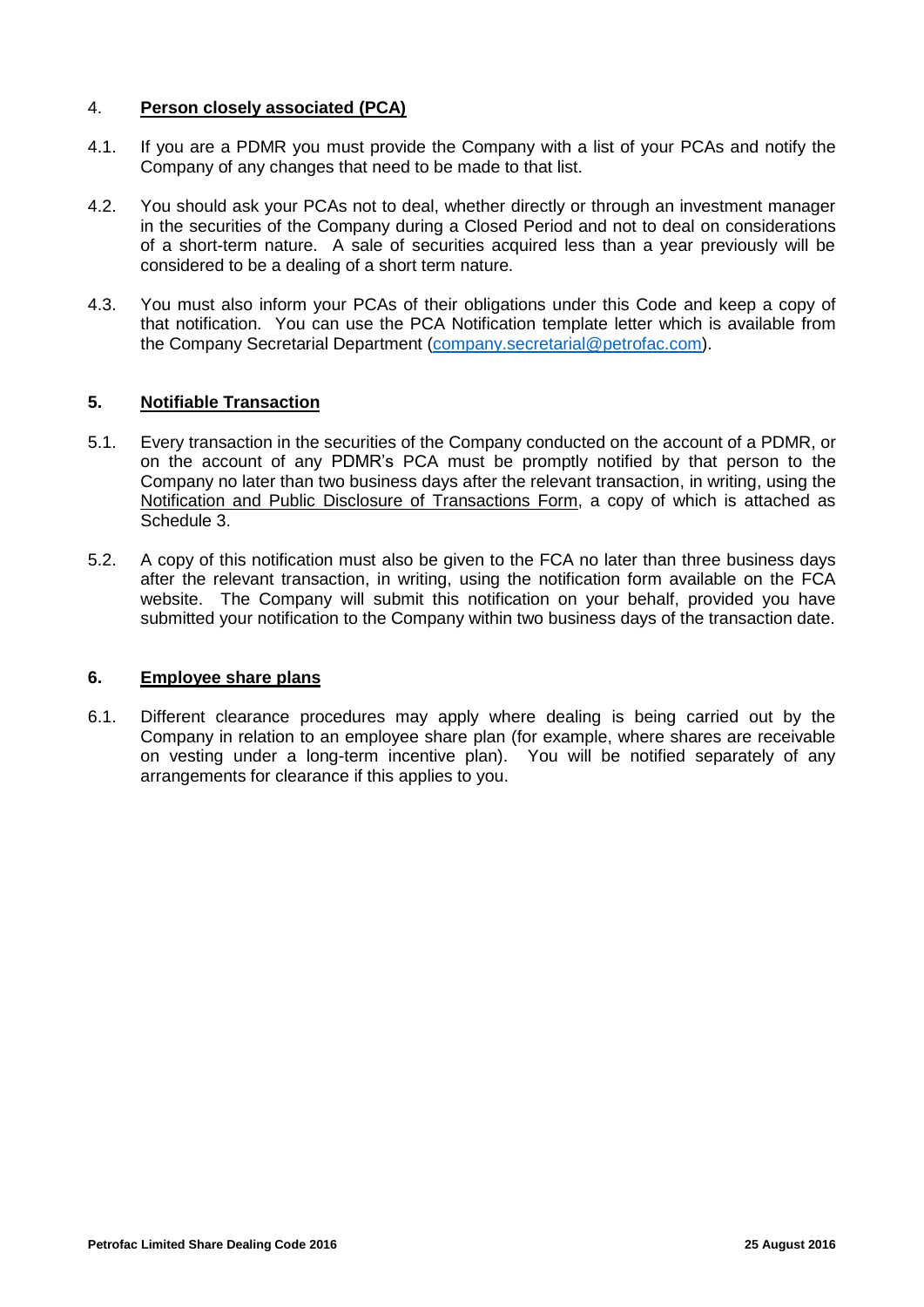## **Schedule 1**

## **Definitions**

**Closed Period** means any of the following:

- (A) The period from the end of the relevant financial year up to the release of the preliminary announcement of the Company's annual results (or, where no such announcement is released, up to the publication of the Company's annual financial report); and
- (B) The period from the end of the relevant financial period up to the release of the Company's half-yearly financial report.
- (C) Any period when there exists any matter which constitutes Inside Information in relation to the Company or the Group or the Securities of the Group.

**Company** means Petrofac Limited.

**Deal** or **Dealing** means any type of transaction in securities of the Company, including acquisitions or disposals (or the agreement to acquire or dispose); any transfer, including a transfer for nil consideration effecting a change of ownership of a beneficial interest and the transfer of voting rights; the exercise of options; the receipt of shares under a Company share plan; using the Company's securities as security for a loan or other obligation; and entering into, amending or terminating any agreement in relation to securities (for example, a Trading Plan).

**FCA** means the UK Financial Conduct Authority.

**Group** means Petrofac Limited and its subsidiary undertakings.

**Inside information** means information about the Group which is not publicly available, relates directly or indirectly to the Company, would be likely have a significant effect on the Company's share price if announced, and which an investor would be likely to use as part of the basis of an investment decision.

**Investment Programme** means a share acquisition scheme relating only to the shares of the Company under which:

- (A) Shares are purchased by a Restricted Person pursuant to a regular standing order or direct debit or by regular deduction from the person's salary or director's fees; or
- (B) Shares are acquired by a Restricted Person by way of a standing election to re-invest dividends or other distributions received; or
- (C) Shares are acquired as part payment of a Restricted Person's remuneration or director's fees.

**Market Abuse Regulation** means the EU Market Abuse Regulation (596/2014).

**Notifiable Transaction** means any transaction relating to securities conducted for the account of a PDMR or PCA, whether the transaction was conducted by the PDMR or PCA or on his behalf by a third party and regardless of whether or not the PDMR or PCA had control over the transaction. This includes gifts of securities, the grant of options or share awards, the exercise of options or vesting of share awards and transactions carried out by investment managers or other third parties on behalf of a PDMR or PCA, including where discretion is exercised by such investment managers or third parties and including under Trading Plans or Investment Programmes.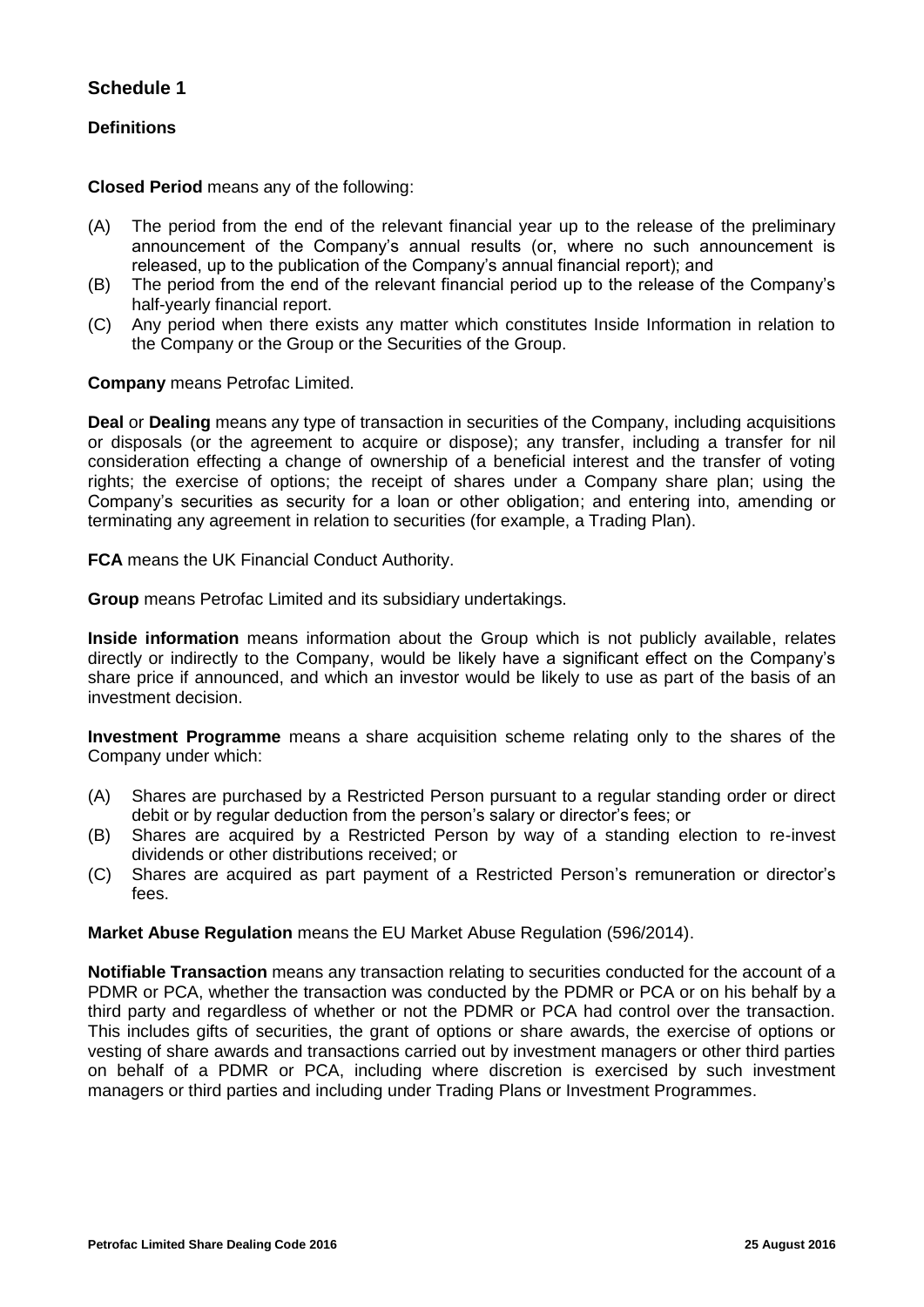**PCA** means a person closely associated with a Restricted Person or PDMR, being:

- (A) The spouse or civil partner of a PDMR; or
- (B) A PDMR's child or step-child under the age of 18 years who is unmarried and does not have a civil partner; or
- (C) A relative who has shared the same household as the PDMR for at least one year on the date of the relevant dealing;
- (D) A legal person, trust or partnership, the managerial responsibilities of which are discharged by a PDMR (or by a PCA referred to in paragraphs A, B or C of this definition), which is directly or indirectly controlled by such a person, which is set up for the benefit of such a person or which has economic interests which are substantially equivalent to those of such a person.

**PDMR** means a person discharging managerial responsibilities in respect of the Company, being either:

- (A) A Director of the Company; or
- (B) Any other employee who has been told that he or she is a PDMR.

**Prohibited Period** means any period where you are notified by the Company that you are not allowed to deal in the securities of the Company.

**Restricted Person** means any person who has been told by the Company that they will require clearance to deal (including a PDMR) or that they are prohibited from dealing in the securities of the Company during a certain period.

**Securities** means any publicly traded or quoted securities of the Company (such as shares, warrants, bonds, options or debentures), or any securities that are convertible into such securities.

**Trading Plan** means a written plan entered into by a Restricted Person and an independent third party that sets out a strategy for the acquisition and/or disposal of securities by the Restricted Person and:

- (A) Specifies the amount of securities to be dealt in and the price at which and the date on which the securities are to be dealt in; or
- (B) Gives discretion to that independent third party to make trading decisions about the amount of securities to be dealt in and the price at which and the date on which the securities are to be dealt in; or
- (C) Includes a method for determining the amount of securities to be dealt in and the price at which and the date on which the securities are to be dealt in.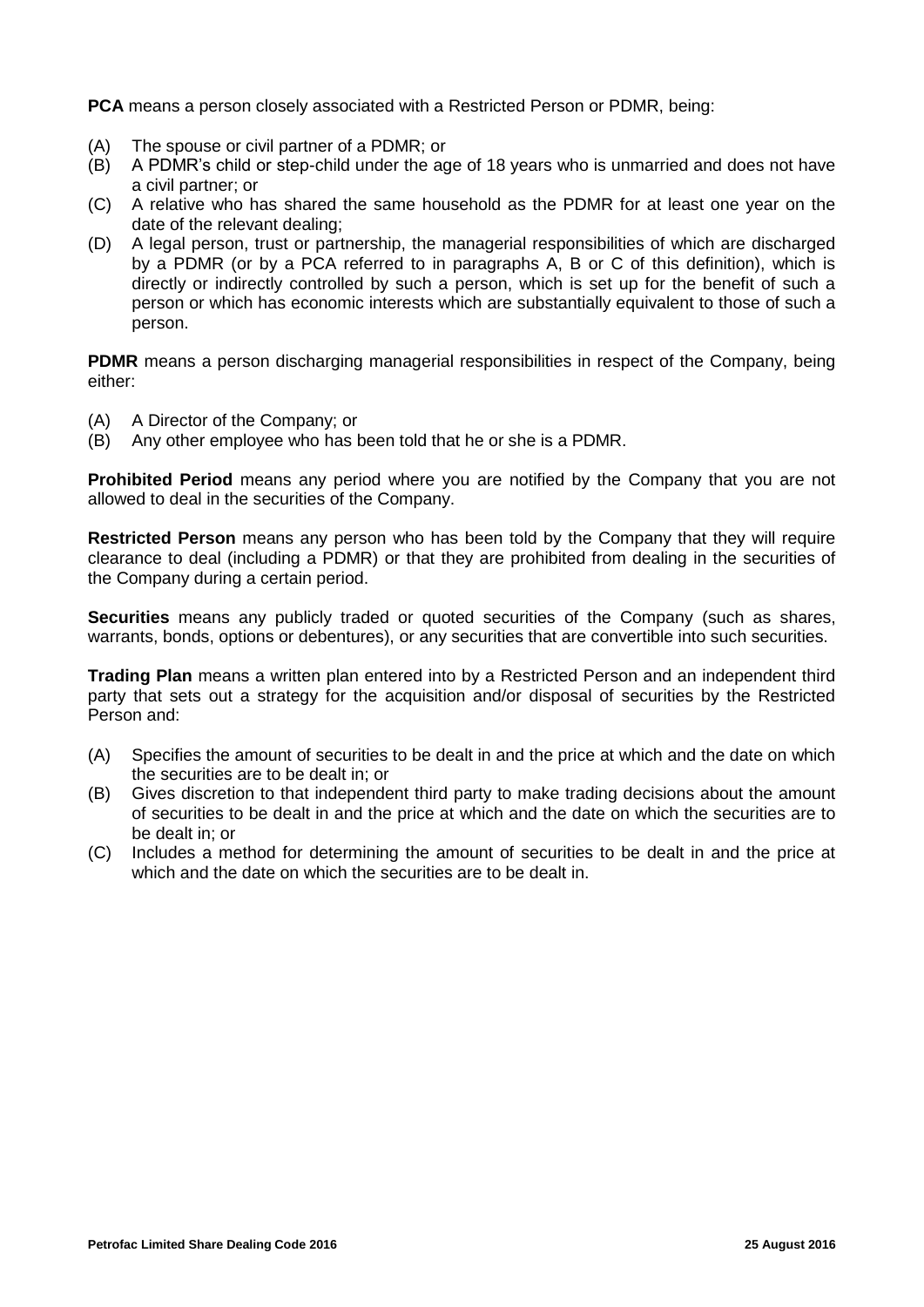# **APPLICATION TO DEAL FORM**

**(for use by all individuals who are required to seek Clearance to Deal)** 

**Please note that if you are using Capita's share dealing service, this approval form is in addition to any line manger approval that may be required on the employee share dealing sale/purchase instruction form**

# **SECTION A APPLICATION TO DEAL**

**Name: ………..………..……………………………………. Position: ……………………………………………...**

I request authority under the Petrofac Limited Share Dealing Code to carry out the transaction(s) set out below.

I confirm that I am not in possession of any Inside Information relating to the Company or the Company securities.

I confirm that I am not dealing on a short term basis.

| <b>Nature of</b><br>transaction<br>eg. buying or<br>selling) | Type of security<br>(eg. Ordinary<br>Shares): | <b>Number of</b><br>securities | Name of person dealing | If a Person Closely Associated<br>(PCA) is dealing, state nature of<br>relationship. (eg spouse, child<br>or controlled company etc) |
|--------------------------------------------------------------|-----------------------------------------------|--------------------------------|------------------------|--------------------------------------------------------------------------------------------------------------------------------------|
|                                                              |                                               |                                |                        |                                                                                                                                      |

### **Signature: ……………..…….…………………………………. Date: ………..………………………………..**

### *On completion, please pdf this form and email to Andy Wilkinson at: andy.wilkinson@petrofac.com.*

If you think that the proposed transaction may result in the holding of voting rights in the Company by you or any of your PCAs **increasing above 3% or (if already above 3%) reaching, exceeding or falling below a percentage threshold, e.g. 3%, 4% 5% etc**., please contact the Company Secretarial department in advance of such a transaction to discuss whether you or any PCA needs to make a further specific notification. As the rules on what constitutes direct or indirect holdings in voting rights may be complex, please contact the Company Secretarial department **in advance** if you think this may apply to you or any of your PCA in the context of your proposed transaction.

### **SECTION B**

# **AUTHORISATION TO DEAL (for Company completion only† )**

The above transaction is authorised. Your dealing must be completed **within two business days** of the date of authorisation below (excluding the date of authorisation itself).

**Date of Authorisation: ..……………………………… Signature: .…………………………………………..…….**

**Name and Position of Authoriser: ………..……………………………………………………………………...**

**†** Authorisation to be given or declined within five business days of date of application

# **Next steps**

You must confirm whether this transaction has taken place by completing section C overleaf and sending this part of the form by pdf to Andy Wilkinson at [andy.wilkinson@petrofac.com](mailto:andy.wilkinson@petrofac.com) **within two (2) business days of the transaction**.

please mark each box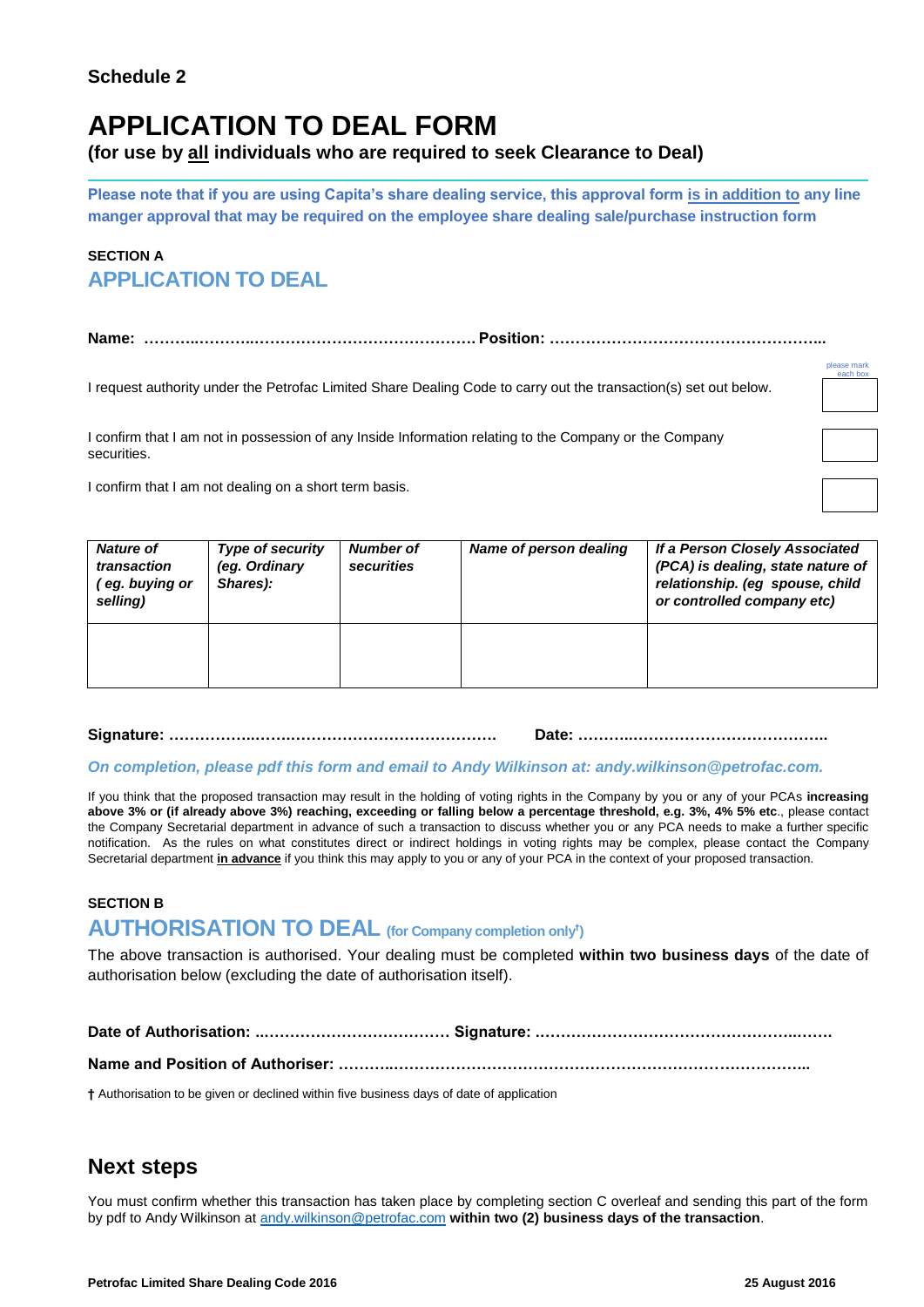### **SECTION C**

# **CONFIRMATION OR NOTIFICATION OF DEALING**

**Name:……………….……………………………………………. Position: …..…………......................................**

I confirm that the Dealing(s) in the Securities of Petrofac Limited detailed below were completed as follows:

| Nature of transaction                                                                                                         |  |
|-------------------------------------------------------------------------------------------------------------------------------|--|
| (e.g. buying, selling, transferring)                                                                                          |  |
| Reason for responsibility to notify                                                                                           |  |
| (e.g. PDMR or on Clearance to Deal list)                                                                                      |  |
| Type of securities                                                                                                            |  |
| (e.g. Ordinary Shares)                                                                                                        |  |
| Number of securities                                                                                                          |  |
|                                                                                                                               |  |
| Price per security or value of transaction                                                                                    |  |
|                                                                                                                               |  |
| Date of transaction*                                                                                                          |  |
|                                                                                                                               |  |
| Place of transaction                                                                                                          |  |
|                                                                                                                               |  |
| Name of person Dealing                                                                                                        |  |
|                                                                                                                               |  |
|                                                                                                                               |  |
| If a Person Closely Associated is Dealing, state nature of<br>relationship, eg. spouse, child, or controlled company etc. and |  |
| their name                                                                                                                    |  |
|                                                                                                                               |  |
| Total number of securities held by person Dealing following<br>notification                                                   |  |
|                                                                                                                               |  |
| Total number of securities held by Director and his/her PCAs                                                                  |  |
| following notification**                                                                                                      |  |
|                                                                                                                               |  |

\* This should be a date within two business days of the date clearance is granted \*\* For Directors of the Company only

|  | Date: |
|--|-------|
|--|-------|

**Signature:………….…………….……..………………………. Date: ………..………………………………...**

*On completion of this form, please pdf and email to Andy Wilkinson: [andy.wilkinson@petrofac.com](mailto:andy.wilkinson@petrofac.com)*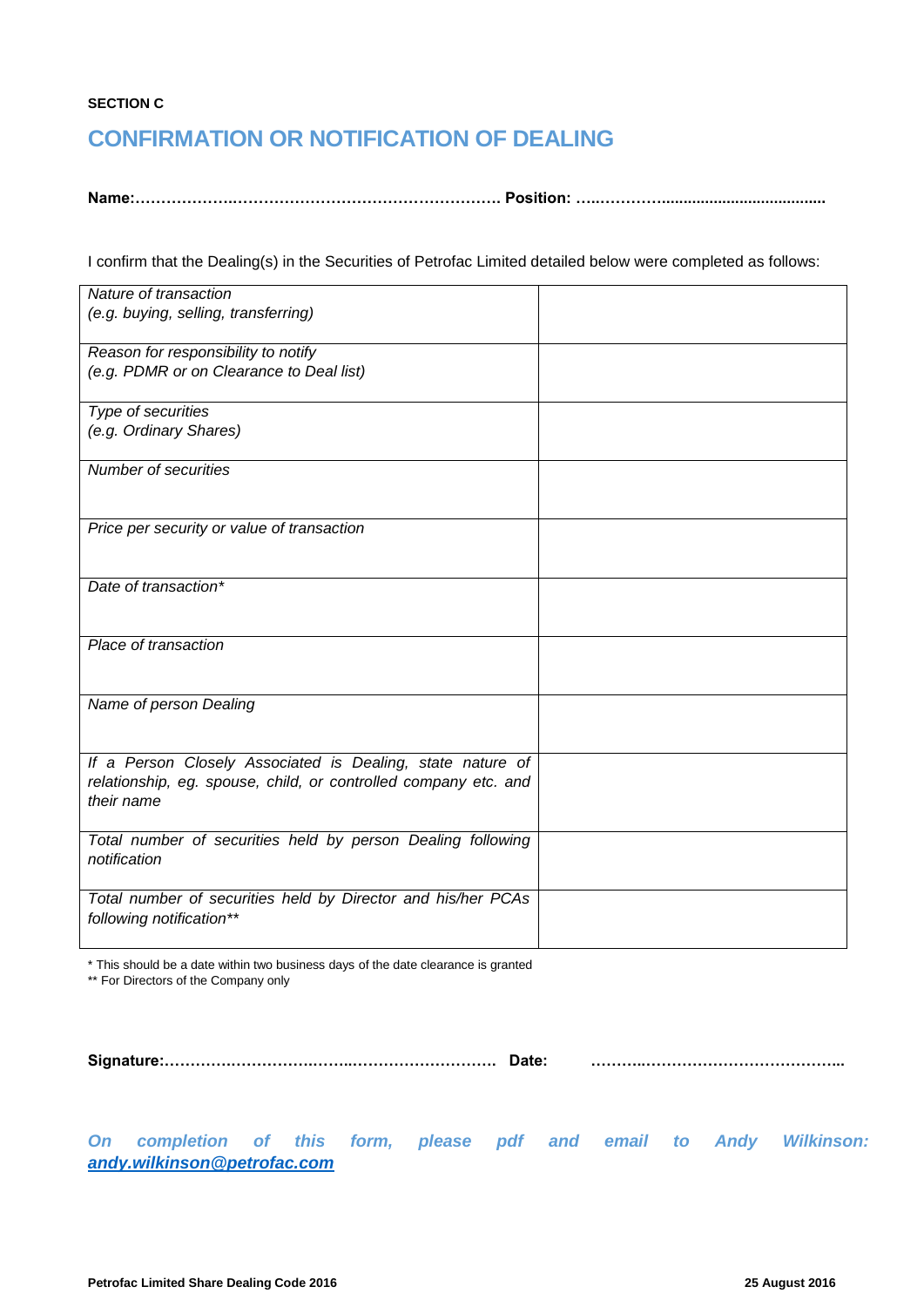# **Notification and Public Disclosure of Transactions by Persons Discharging Managerial Responsibilities (PDMRs) and Persons Closely Associated with them**

| 1            | Details of the person discharging managerial responsibilities / person closely associated                                                                                                               |          |                                                                                               |
|--------------|---------------------------------------------------------------------------------------------------------------------------------------------------------------------------------------------------------|----------|-----------------------------------------------------------------------------------------------|
| a)           | Name:                                                                                                                                                                                                   |          |                                                                                               |
| $\mathbf{2}$ | <b>Reason for the notification</b>                                                                                                                                                                      |          |                                                                                               |
| a)           | Position/status                                                                                                                                                                                         |          |                                                                                               |
| b)           | Initial notification /Amendment                                                                                                                                                                         |          |                                                                                               |
| 3            | auction monitor                                                                                                                                                                                         |          | Details of the issuer, emission allowance market participant, auction platform, auctioneer or |
| a)           | Name                                                                                                                                                                                                    |          |                                                                                               |
| b)           | Legal Entity Identifier (LEI)                                                                                                                                                                           |          |                                                                                               |
| 4            | Details of the transaction(s): section to be repeated for (i) each type of instrument; (ii) each<br>type of transaction; (iii) each date; and (iv) each place where transactions have been<br>conducted |          |                                                                                               |
| a)           | Description of the financial<br>instrument, type of instrument                                                                                                                                          |          |                                                                                               |
|              | Identification code                                                                                                                                                                                     |          |                                                                                               |
| b)           | Nature of the transaction                                                                                                                                                                               |          |                                                                                               |
| C)           | Price(s) and volume(s)                                                                                                                                                                                  | Price(s) | Volume(s)                                                                                     |